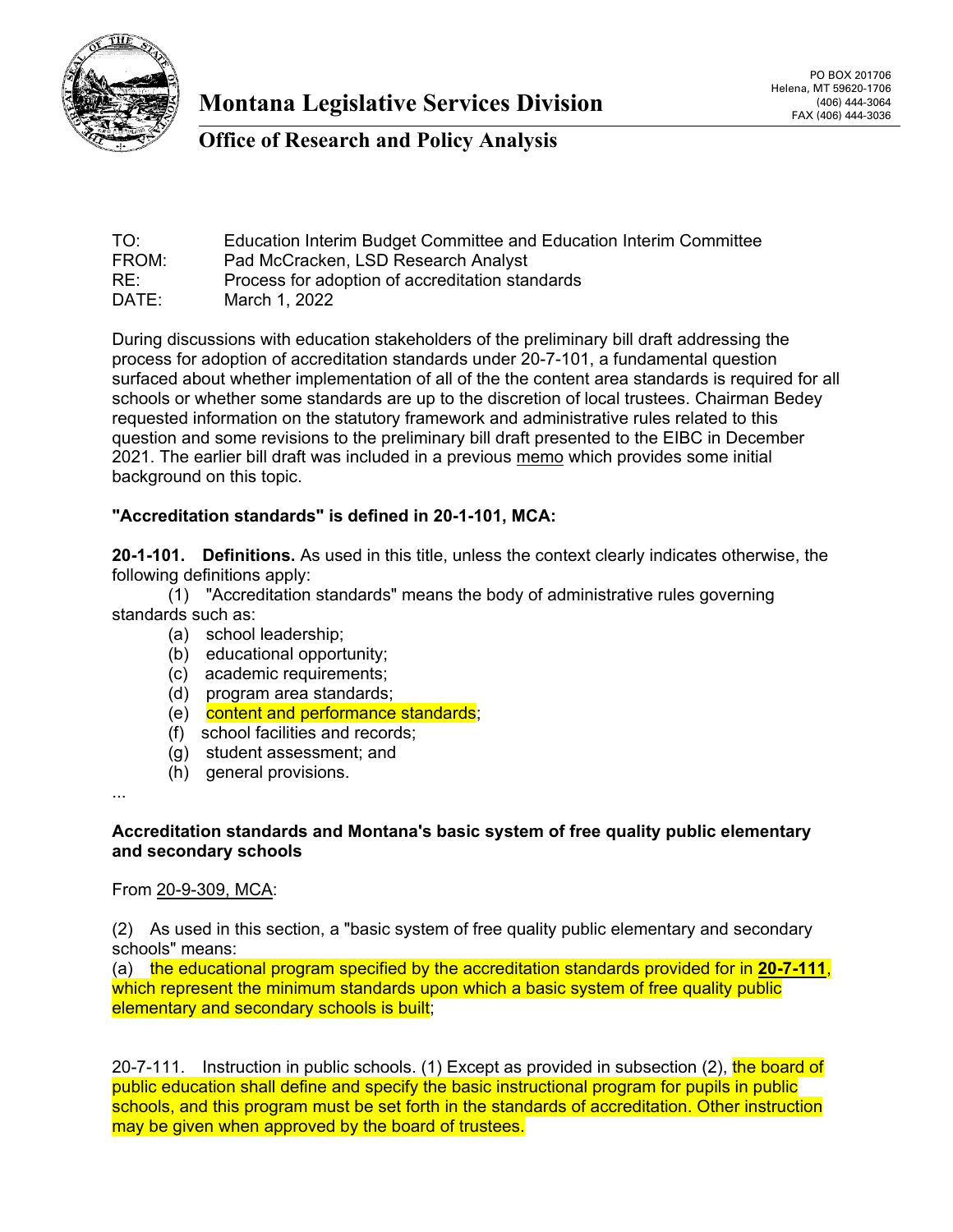(2) The trustees of a school district shall ensure that all pupils in grades 3 through 12 receive instruction about the United States constitution and the pledge of allegiance.

The "basic instructional program" (called basic educational program in rule) for elementary, middle grades, and high school can be found in ARM:

<https://rules.mt.gov/gateway/RuleNo.asp?RN=10%2E55%2E901>

<https://rules.mt.gov/gateway/RuleNo.asp?RN=10%2E55%2E902>

<https://rules.mt.gov/gateway/RuleNo.asp?RN=10%2E55%2E904>

Each of these rules includes language describing the basic educational program as "enabling students to meet the content standards and content-specific grade-level learning progressions."

#### **What are the content standards?**

**[10.53.101](https://rules.mt.gov/gateway/ruleno.asp?RN=10%2E53%2E101)** EXPLANATION OF THE CONTENT STANDARDS

(1) The content standards shall be used by school districts to develop local curriculum and assessment in all the content areas including:

(a) English language proficiency;

(b) English language arts and literacy;

(c) mathematics;

(d) arts;

(e) health and physical education;

(f) science;

(g) career and technical education;

(h) computer science;

(i) library media and information literacy;

(j) social studies; and

(k) technology integration.

(2) The K-12 content standards describe what students shall know, understand, and be able to do in these content standards. These K-12 standards define end-of-year expectations and a cumulative progression designed to enable students to meet college and career readiness expectations no later than the end of high school.

### **[10.53.103](https://rules.mt.gov/gateway/ruleno.asp?RN=10%2E53%2E103)** DEFINITIONS

(1) "Content standard" means what all students should know, understand, and be able to do in each of the content areas in this chapter.

The language in the two rules above seems clear that all the content standards are for all schools and all students, but considering the perception among many in the education community that only some of the content standards are required, the Board of Public Education may want to revisit these and other rules. This may help distinguish between the Board's constitutional authority to "exercise general supervision over the public school system" and the "supervision and control of schools in each district" constitutionally vested in local school boards.

The revised bill draft attached adds the phrase "For any accreditation standard that requires implementation by school districts..." on page 1, lines 20 and 21, and page 3, lines 6 and 7. This language is designed to allow the Board of Public Education to address the question of whether some standards are discretionary and clarify its rules without the need to change statute again.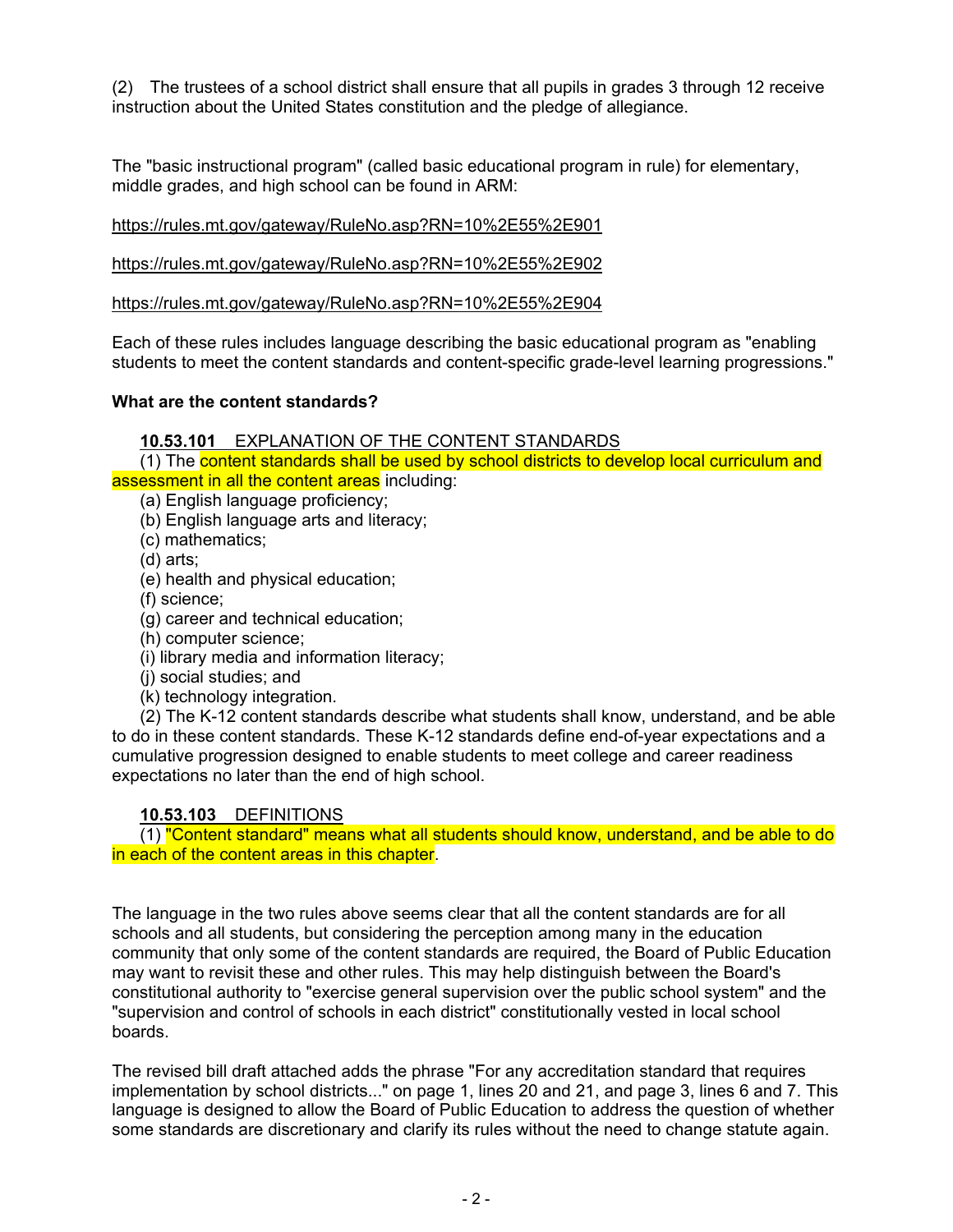**Unofficial Draft Copy**  As of: 2021/11/04 08:01:14 67th Legislature Drafter: Pad McCracken, 406-444-3595 PD 0023

| 1              | **** BILL NO. ****                                                                                                   |
|----------------|----------------------------------------------------------------------------------------------------------------------|
| $\overline{2}$ | <b>INTRODUCED BY ****</b>                                                                                            |
| 3              | BY REQUEST OF THE ****                                                                                               |
| 4              |                                                                                                                      |
| 5              | A BILL FOR AN ACT ENTITLED: "AN ACT REVISING THE PROCESS FOR ADOPTION OF SCHOOL                                      |
| 6              | ACCREDITATION STANDARDS; INCLUDING A REQUIREMENT THAT ECONOMIC IMPACT STATEMENTS                                     |
| 7              | FOR CERTAIN ACCREDITATION STANDARDS INCLUDE AN ANALYSIS OF THE TIME REQUIRED FOR                                     |
| 8              | IMPLEMENTATION; REASSIGNING THE REVIEW OF ECONOMIC IMPACT STATEMENTS TO                                              |
| 9              | LEGISLATIVE BUDGET COMMITTEES; REASSIGNING THE REQUIREMENT TO SEEK FUNDING WHEN                                      |
| 10             | NECESSARY FROM THE BOARD OF PUBLIC INSTRUCTION TO THE SUPERINTENDENT OF PUBLIC                                       |
| 11             | INSTRUCTION; AMENDING SECTION 20-7-101, MCA; PROVIDING EFFECTIVE DATES; PROVIDING A                                  |
| 12             | <b>TERMINATION DATE."</b>                                                                                            |
| 13             |                                                                                                                      |
| 14             | BE IT ENACTED BY THE LEGISLATURE OF THE STATE OF MONTANA:                                                            |
| 15             |                                                                                                                      |
| 16             | Section 1. Section 20-7-101, MCA, is amended to read:                                                                |
| 17             | "20-7-101. Standards of accreditation Accreditation standards -- process for adoption. (1)                           |
| 18             | Standards of accreditation (a) Accreditation standards, as defined in 20-1-101, for all schools must be adopted      |
| 19             | by the board of public education upon the recommendations of the superintendent of public instruction. The           |
| 20             | superintendent shall develop recommendations in accordance with subsection (2). The For any accreditation            |
| 21             | standard that requires implementation by school districts, the recommendations presented to the board must           |
| 22             | include an economic impact statement, as described in 2-4-405, prepared in consultation with the negotiated          |
| 23             | rulemaking committee under subsection (2).                                                                           |
| 24             | For accreditation standards addressing academic requirements, program area standards, or<br>(b)                      |
| 25             | content and performance standards, the economic impact statement under subsection (1)(a) must include an             |
| 26             | analysis of the ability of school districts to implement the standard within existing resources, including time. The |
| 27             | intent of this subsection (1)(b) is to ensure that school districts have the capacity to adhere to required          |
| 28             | accreditation standards within a basic system of free quality public elementary and secondary schools.               |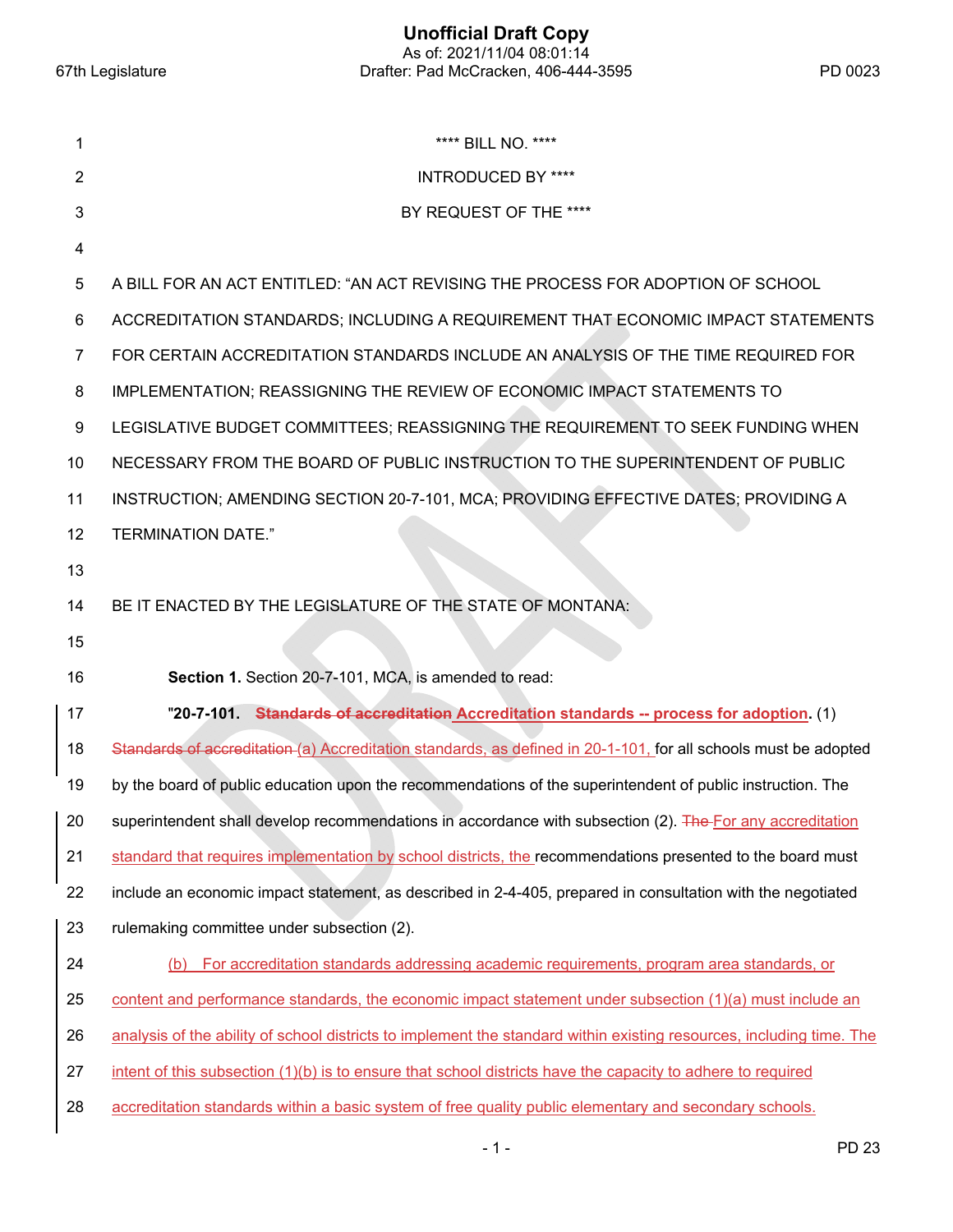#### **Unofficial Draft Copy**

 As of: 2021/11/04 08:01:14 67th Legislature Drafter: Pad McCracken, 406-444-3595 PD 0023

| 1              | The accreditation standards recommended by the superintendent of public instruction must be<br>(2)                  |
|----------------|---------------------------------------------------------------------------------------------------------------------|
| $\overline{c}$ | developed through the negotiated rulemaking process under Title 2, chapter 5, part 1. The superintendent may        |
| 3              | form a negotiated rulemaking committee for accreditation standards to consider multiple proposals. The              |
| 4              | negotiated rulemaking committee may not exist for longer than 2 years. The committee must represent the             |
| 5              | diverse circumstances of schools of all sizes across the state and must include representatives from the            |
| 6              | following groups:                                                                                                   |
| 7              | school district trustees;<br>(a)                                                                                    |
| 8              | school administrators;<br>(b)                                                                                       |
| 9              | teachers;<br>(c)                                                                                                    |
| 10             | school business officials;<br>(d)                                                                                   |
| 11             | parents; and<br>(e)                                                                                                 |
| 12             | (f)<br>taxpayers.                                                                                                   |
| 13             | Prior to adoption or amendment of any accreditation standard, the board shall submit each<br>(3)                    |
| 14             | proposal, including the economic impact statement required under subsection (1), to:                                |
| 15             | during a regular legislative session, the joint appropriations subcommittee for education; or<br>(a)                |
| 16             | during the legislative interim, the education interim budget committee, established in 5-12-501, for<br>(b)         |
| 17             | review at least 1 month in advance of a scheduled committee meeting. Information provided during an interim         |
| 18             | must be provided to the legislature in accordance with 5-11-210.                                                    |
| 19             | Unless the expenditures by school districts required under the proposal are determined by the<br>(4)                |
| 20             | education interim appropriate committee under subsection (3) to be insubstantial expenditures that can be           |
| 21             | readily absorbed into the budgets of existing district programs, the board may not implement the standard until     |
| 22             | July 1 following the next regular legislative session under subsection (3)(b) or the current legislative session    |
| 23             | under subsection $(3)(a)$ and the superintendent of public instruction shall request that the same legislature fund |
| 24             | implementation of the proposed standard.                                                                            |
| 25             | The provisions of this section may not be construed to reduce or limit the authority of the<br>(5)                  |
| 26             | education interim committee to review administrative rules, including accreditation standards, within its           |
| 27             | jurisdiction pursuant to 5-5-215.                                                                                   |
| 28             | Standards for the retention of school records must be as provided in 20-1-212."<br>$\left( 5\right) (6)$            |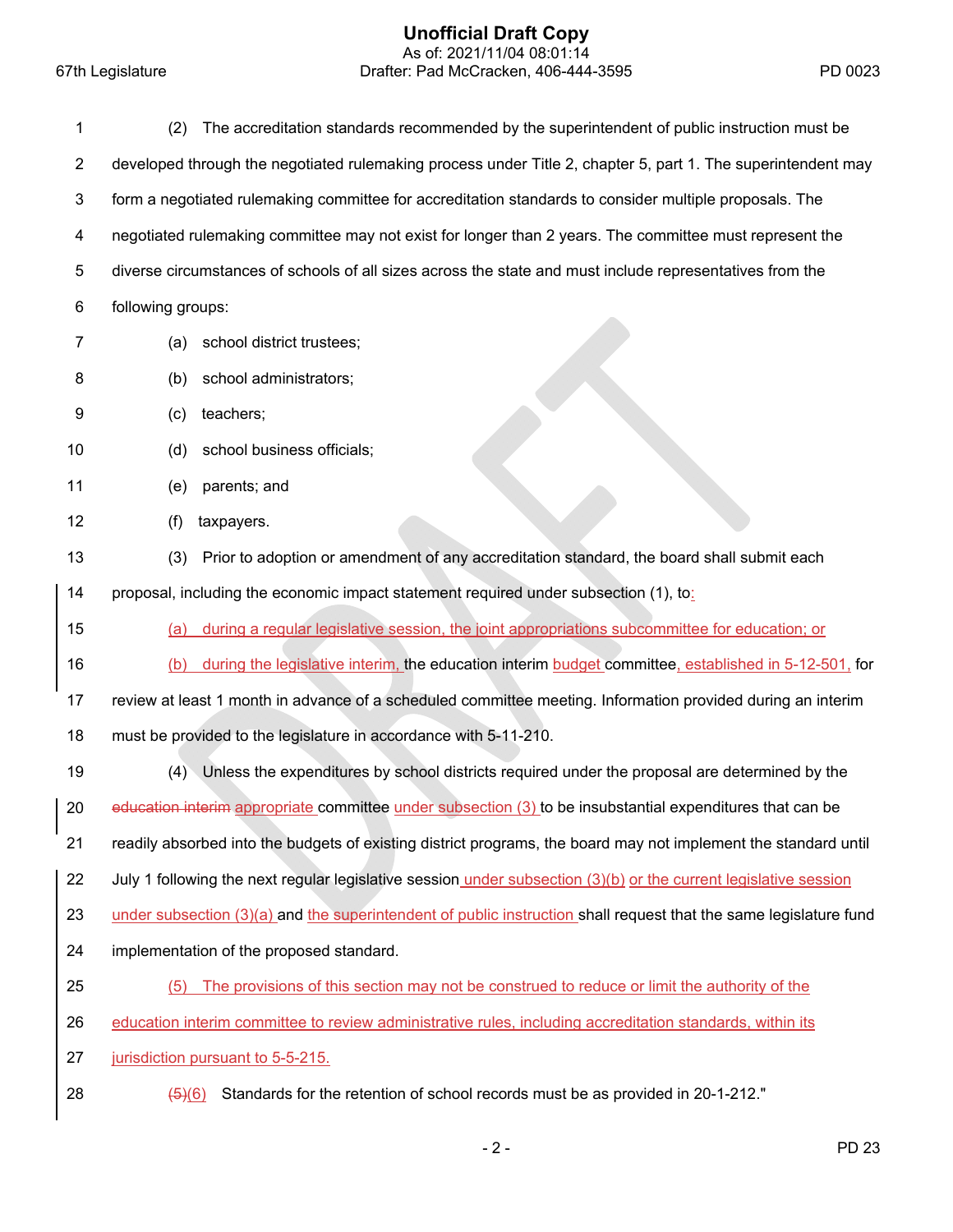| 1              |                                                                                                                      |
|----------------|----------------------------------------------------------------------------------------------------------------------|
| $\overline{2}$ | Section 2. Section 20-7-101, MCA, is amended to read:                                                                |
| 3              | "20-7-101. Standards of accreditation. Accreditation standards -- process for adoption. (1)                          |
| 4              | Standards of accreditation (a) Accreditation standards, as defined in 20-1-101, for all schools must be adopted      |
| 5              | by the board of public education upon the recommendations of the superintendent of public instruction. The           |
| 6              | superintendent shall develop recommendations in accordance with subsection (2). The For any accreditation            |
| $\overline{7}$ | standard that requires implementation by school districts, the recommendations presented to the board must           |
| 8              | include an economic impact statement, as described in 2-4-405, prepared in consultation with the negotiated          |
| 9              | rulemaking committee under subsection (2).                                                                           |
| 10             | For accreditation standards addressing academic requirements, program area standards, or<br>(b)                      |
| 11             | content and performance standards, the economic impact statement under subsection (1)(a) must include an             |
| 12             | analysis of the ability of school districts to implement the standard within existing resources, including time. The |
| 13             | intent of this subsection $(1)(b)$ is to ensure that school districts have the capacity to adhere to required        |
| 14             | accreditation standards within a basic system of free quality public elementary and secondary schools.               |
| 15             | The accreditation standards recommended by the superintendent of public instruction must be<br>(2)                   |
| 16             | developed through the negotiated rulemaking process under Title 2, chapter 5, part 1. The superintendent may         |
| 17             | form a negotiated rulemaking committee for accreditation standards to consider multiple proposals. The               |
| 18             | negotiated rulemaking committee may not exist for longer than 2 years. The committee must represent the              |
| 19             | diverse circumstances of schools of all sizes across the state and must include representatives from the             |
| 20             | following groups:                                                                                                    |
| 21             | school district trustees;<br>(a)                                                                                     |
| 22             | school administrators;<br>(b)                                                                                        |
| 23             | teachers;<br>(c)                                                                                                     |
| 24             | school business officials;<br>(d)                                                                                    |
| 25             | parents; and<br>(e)                                                                                                  |
| 26             | (f)<br>taxpayers.                                                                                                    |
| 27             | (3)<br>Prior to adoption or amendment of any accreditation standard, the board shall submit each                     |
| 28             | proposal, including the economic impact statement required under subsection (1), to:                                 |